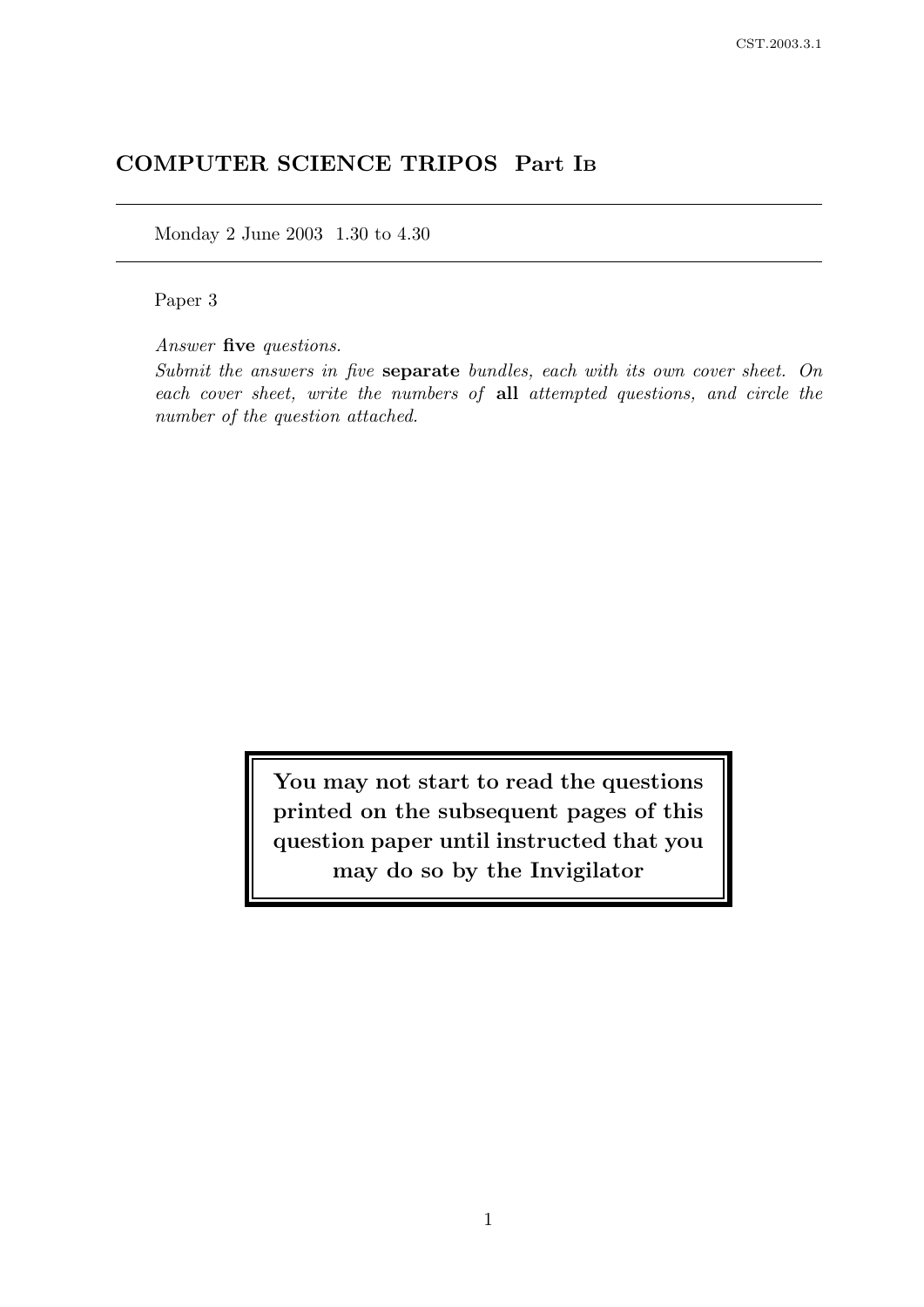### 1 Computer Design

The way in which an instruction's operands are specified is dependent on the type of internal storage in the processor. Processors which have no internal storage use memory.

- (a) Describe the advantages of including some form of internal storage, such as an accumulator, in the processor. [5 marks]
- (b) Describe three types of internal storage. In each case describe the format of an addition instruction. Indicate the presence of any implicit operands where necessary. [7 marks]
- (c) Describe how data-forwarding improves performance in a pipelined load/store architecture (RISC). What common characteristic of programs often causes this performance improvement to be very significant? [8 marks]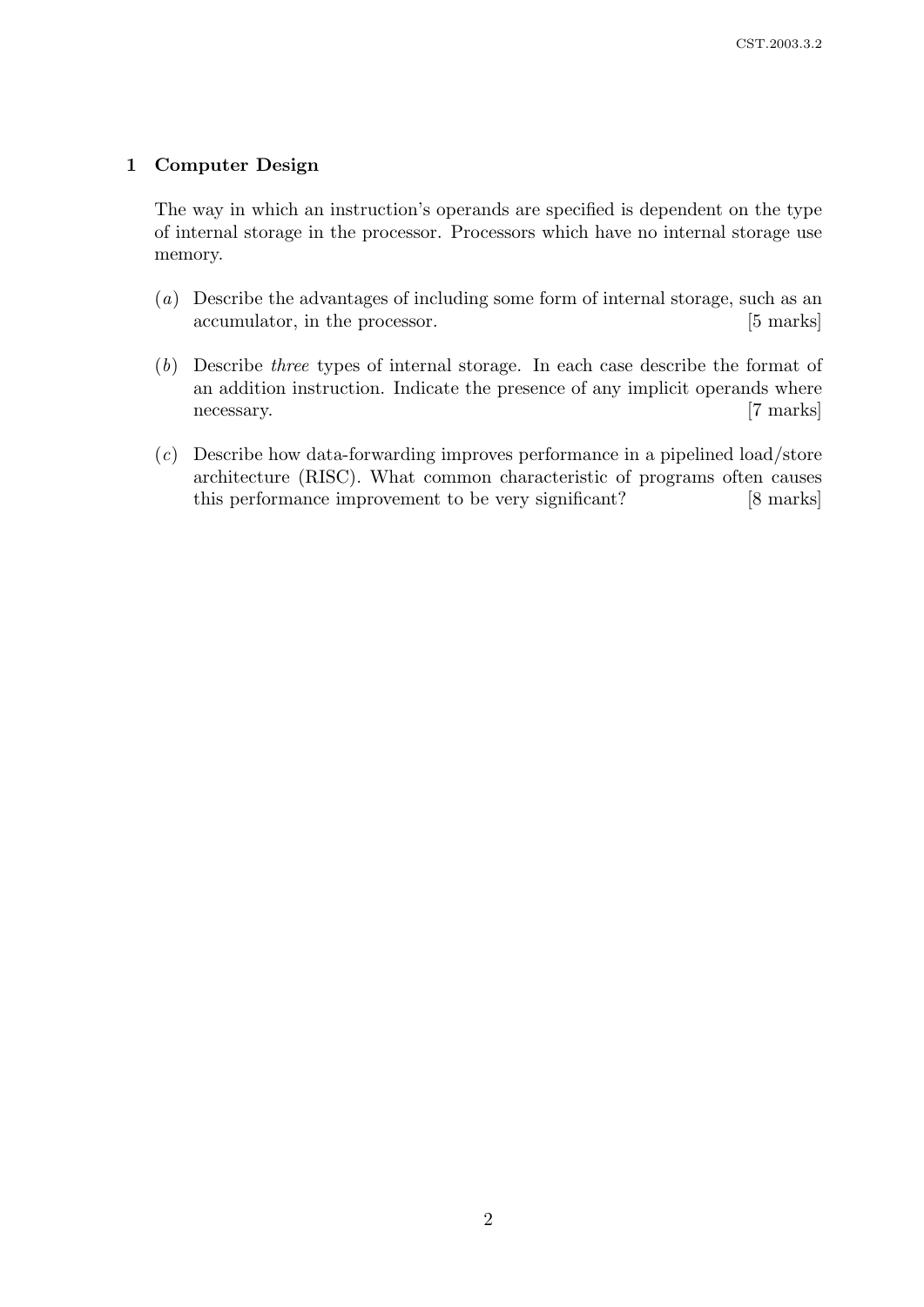# 2 ECAD

A Verilog programmer has written the code below in an attempt to produce a periodic square wave with a programmable high:low ratio. This module forms part of an interface between a microprocessor software algorithm and a variable speed electric motor.

The correct behaviour should be  $(1)$  when go is low the output is zero,  $(2)$  when go is high the output oscillates, (3) tcycle and ton are read at the start of each oscillation cycle.

```
module pwmcontroller(out, tcycle, ton, go, clk);<br>output out; // controlled output, 1=
                             // controlled output, 1=on, 0=off
  input [15:0] tcycle; // cycle (on+off) time in clock cycles<br>input [15:0] ton; // on time in clock cycles
  input [15:0] ton; // on time in clock cycles<br>input go; // enable the output
  input go; // enable the output<br>input clk; // system clock
  input clk; // system clock<br>parameter sReload=0, s0n=1, s0ff=2
                  sReload=0, sOn=1, sOff=2;
  reg [1:0] state;
  reg oncount, offcount;
  always @(posedge clk) begin
     if (!go) state <= sReload;
     case (state)
       sReload: begin
            oncount <= ton;
            offcount <= tcycle-ton-1;
            state <= s0n;
         end
       sOn: if (oncount==0) state \le sOff; else oncount \le oncount - 1;
       sOff: if (offcount==0) state \le sOn; else offcount \le offcount - 1;
    endcase
  end
  assign out <= state==sOn;
endmodule
```
- (a) The above code contains errors. Write a corrected version marking any changes. [6 marks]
- (b) Draw a labelled state diagram of the corrected circuit's operation. [3 marks]
- (c) Explain what clock gating is and why it is used. How might it be applied to the above circuit? [6 marks]
- (d) What functionality could easily be moved to the software algorithm to reduce the size of the circuit? How would this change the module interface?

[2 marks]

(e) Sketch an example standard cell ASIC design flow and state the importance of production testing. [3 marks]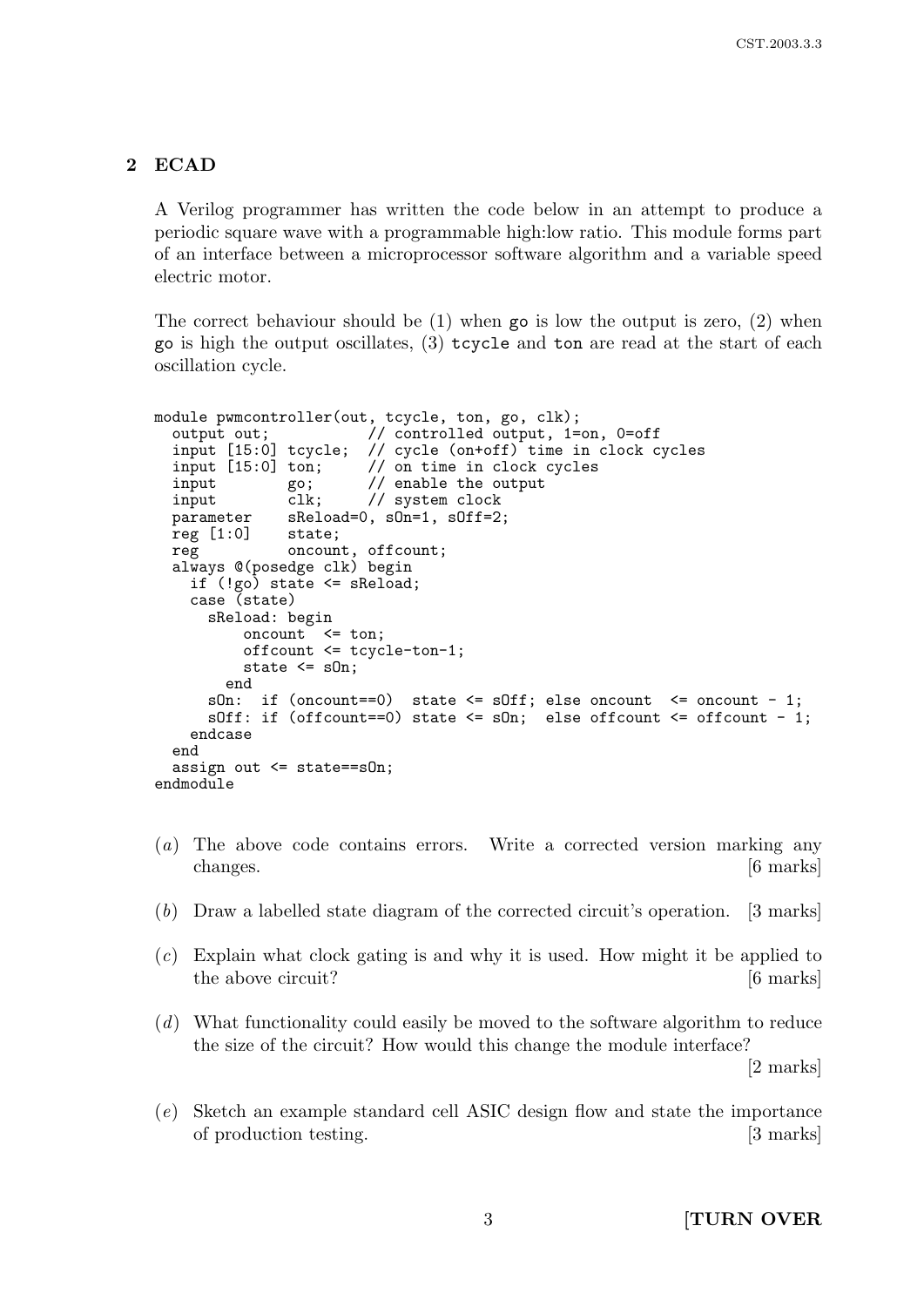# 3 Data Structures and Algorithms

- (a) In the first phase of heapsort, an initially random vector is rearranged to satisfy the heap structure constraints. Describe what these are, how the rearrangement is done, and prove that it can be done in  $O(n)$  time, where  $n$  is the number of elements in the vector. [7 marks]
- (b) Complete the description of heapsort and show that its worst case performance is  $O(n \log n)$ . [7 marks]
- (c) How many element comparisons would your implementation use to sort the integers 1 to 8 if they were  $(i)$  initially in sorted order, and  $(ii)$  initially in reverse sorted order? Explain how you obtained your answers. [6 marks]

### 4 Comparative Programming Languages

It has been said that "you can only become a really effective user of a programming language if you have a good understanding of how all its features are implemented". Discuss to what extent this is true. Your answer should include consideration of the representation of data, function calling mechanisms, space allocation and the implementation of object oriented features for a variety of different languages.

[20 marks]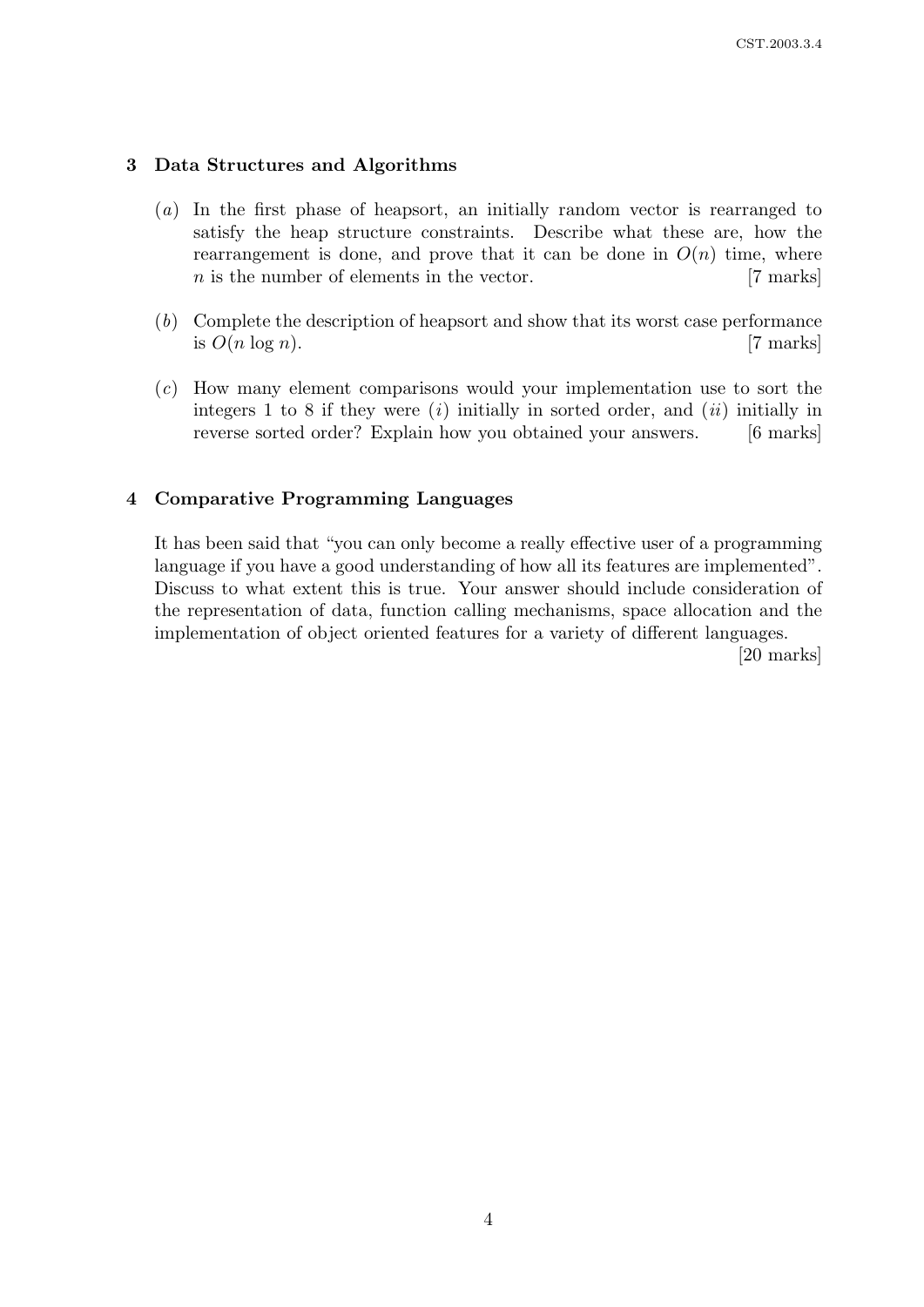### 5 Operating Systems II

Modern server-class machines often use a Redundant Array of Inexpensive Disks (RAID) to provide non-volatile storage.

- (a) What is the basic motivation behind this? [2 marks]
- (b) Describe RAID level 0. What are the benefits and drawbacks of this scheme? [3 marks]
- (c) Describe RAID level 1. What are the benefits and drawbacks of this scheme? [3 marks]
- (d) Compare and contrast RAID levels 3, 4  $\&$  5. What problem(s) with the former pair does the last hope to avoid? [6 marks]

A server machine has k identical high-performance IDE disks attached to independent IDE controllers. You are asked to write operating system software to treat these disks as a RAID level 5 array containing a single file system. Your software will include routines to read file-system data, write file-system data, and to schedule these read and write requests. What difficulties arise here and how may they be addressed? [6 marks]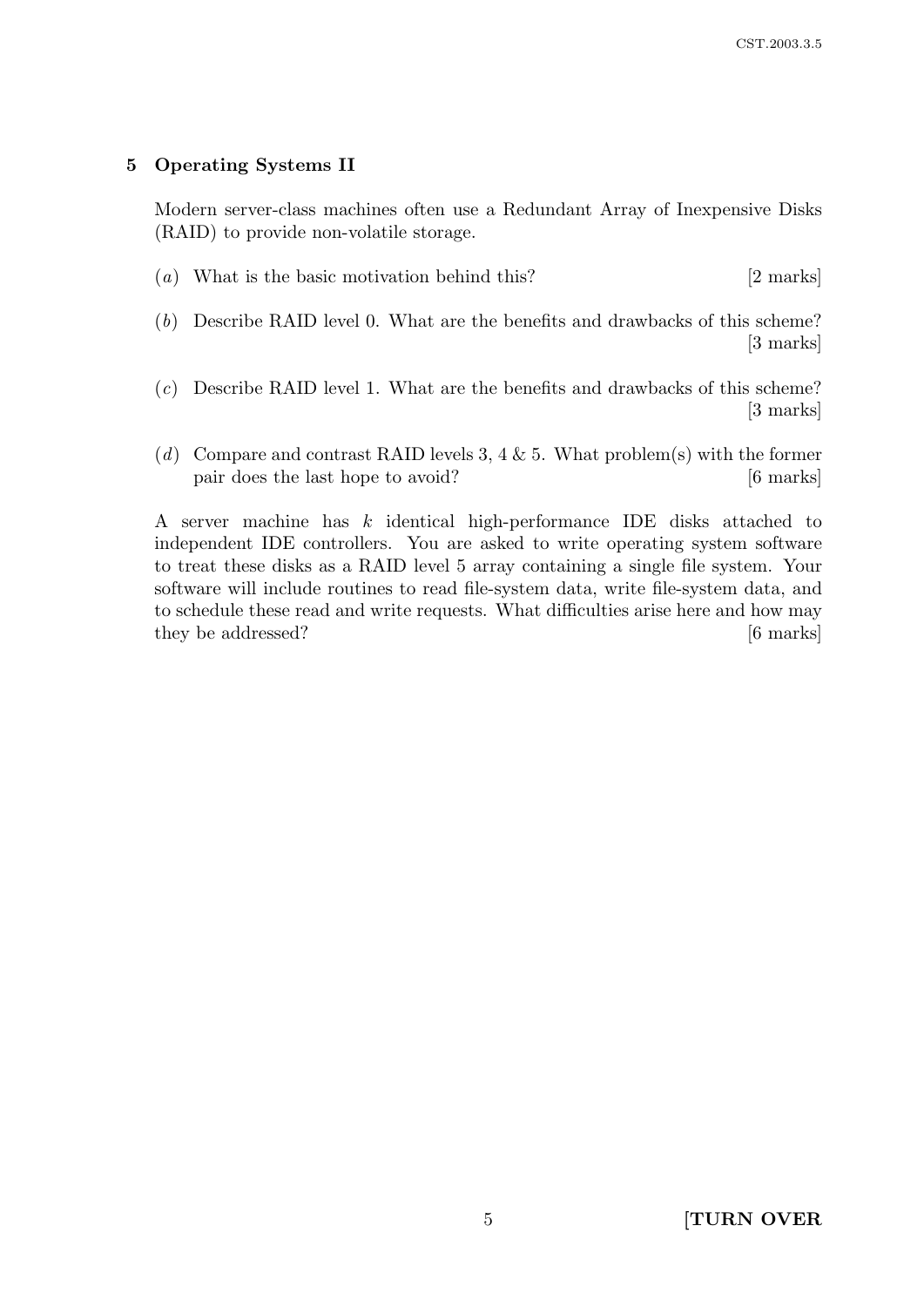#### 6 Numerical Analysis I

- (a) For IEEE Double Precision  $\beta = 2$ ,  $p = 53$ ,  $e_{\text{min}} = -1022$ ,  $e_{\text{max}} = 1023$ . Explain the meaning of these parameters and deduce the number of bits required to store the *sign, exponent* and *significand*. How many bytes are required in total? [5 marks]
- (b) What is the hidden bit and what is its value for normalised numbers, and for denormal numbers? [2 marks]
- (c) Define machine epsilon  $\epsilon_m$ . What is its value for IEEE Double Precision? [3 marks]
- (*d*) Suppose  $f(x) = O(1)$ ,  $f'(x) = O(1)$  and

$$
\frac{f(x+h) - f(x)}{h}
$$

is to be used with IEEE Double Precision to estimate  $f'(x)$  and  $f''(x)$ . State what value of  $h$  you would use in each case, and what absolute accuracy (as a power of 2) you would expect to achieve. [4 marks]

(e) Special purpose floating-point hardware is to be designed with the following specification. Each number is to occupy 6 bytes but otherwise obey the principles of IEEE arithmetic as far as possible. The arithmetic must be sufficiently accurate that second derivatives can be computed to an absolute accuracy of  $10^{-3}$  if  $f(x) = O(1)$ ,  $f'(x) = O(1)$ . Deduce the parameters of this arithmetic. [Hint:  $10^{-3} \simeq 2^{-10}$  is sufficiently accurate.] [6 marks]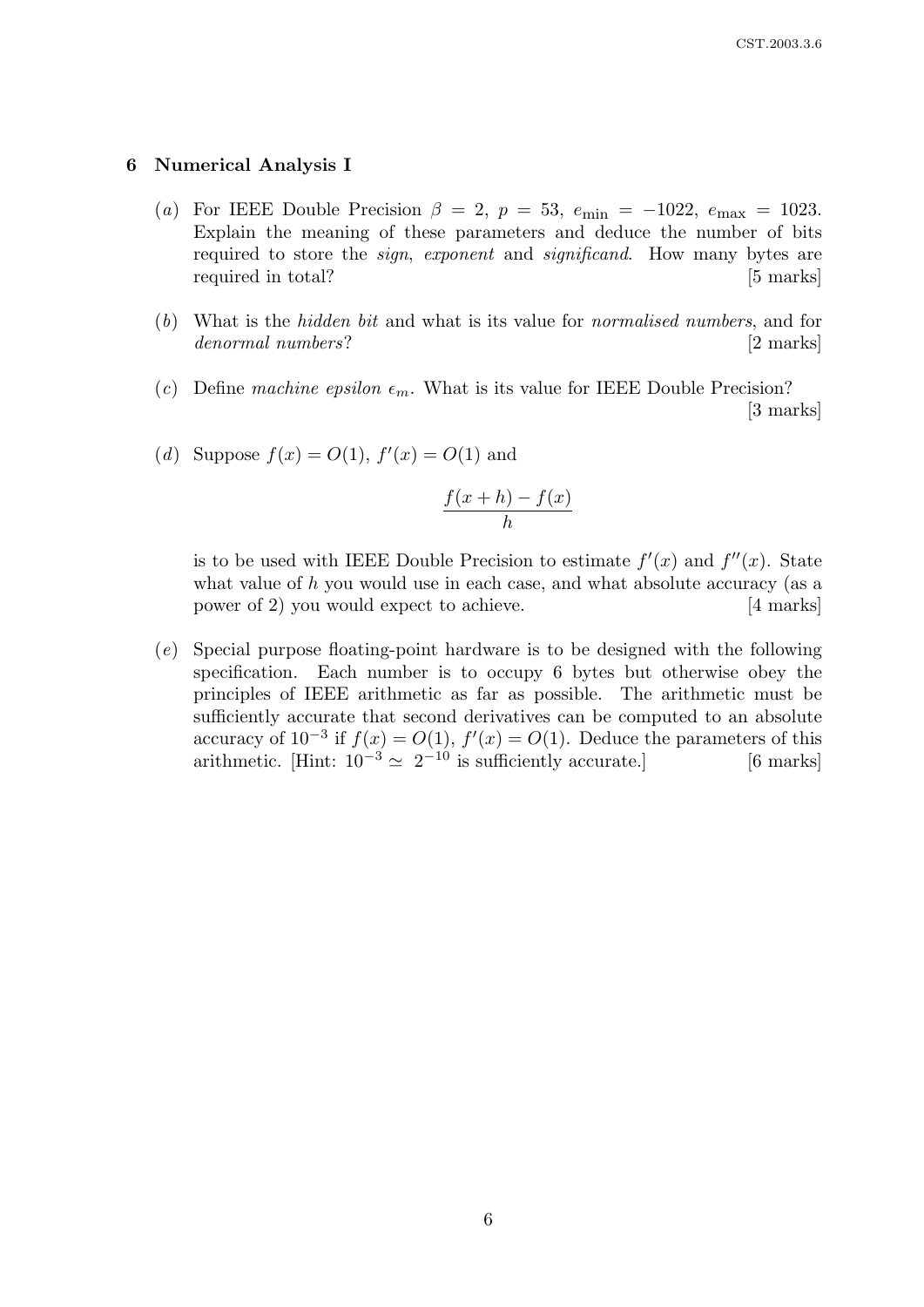# 7 Computation Theory

What is meant by a *register machine*? Explain the action of a register machine program. [6 marks]

What does it mean for a partial function  $f(x_1, \ldots, x_n)$  of n arguments to be *register* machine computable? [3 marks]

Design register machines to compute the following functions.

$$
f(x_1, x_2) = x_1 + x_2 \tag{2 marks}
$$

$$
g(x_1) = \begin{cases} 42 & \text{if } x_1 > 0\\ \text{undefined} & \text{otherwise} \end{cases}
$$
 [2 marks]

$$
h(x_1) = 2^{x_1} \tag{4 marks}
$$

Give an example of a function that is not register machine computable, stating clearly any well-known results you use. [3 marks]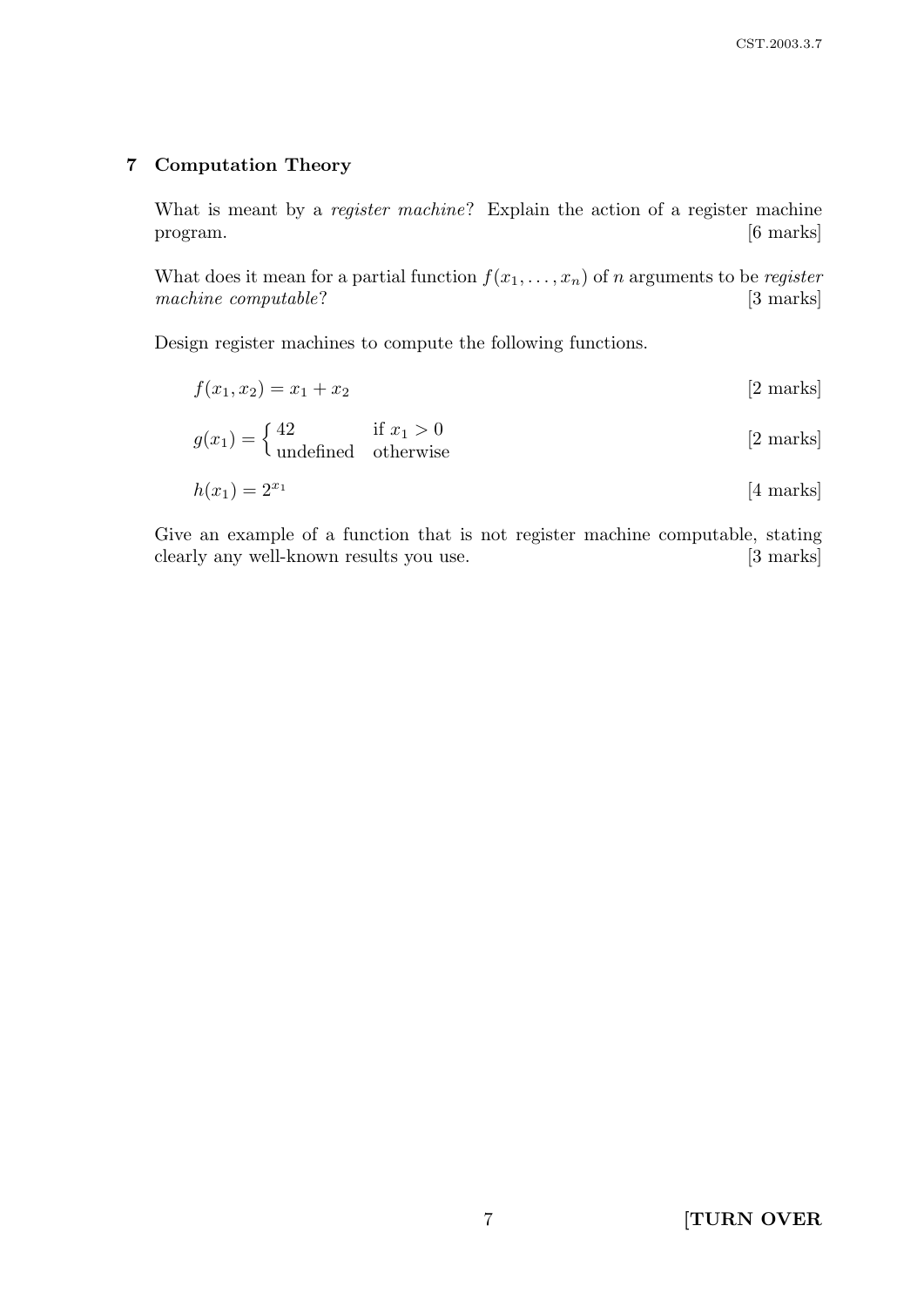### 8 Computer Graphics and Image Processing

- (a) Pick two of these three colour spaces: Lab, CMYK, HLS. For each of your chosen two colour spaces, explain what each of the dimensions represents and for what uses the colour space is best suited. [6 marks]
- (b) Describe a run-length encoding method for greyscale images. [6 marks]
- (c) The following is a Bezier curve drawing algorithm which includes bounding box clipping. Provide pseudocode for the functions InBoundingRect and DrawUnclippedBezier.

```
function DrawClippedBezier(float x1, y1, x2, y2, x3, y3, x4, y4)
begin
  if NearlyStraight(x1, y1, x2, y2, x3, y3, x4, y4)
  then DrawClippedLine(x1, y1, x4, y4)
  else begin
      r = InBoundingRect(x1, y1, x2, y2, x3, y3, x4, y4);
      if(r==0) then DrawUnclippedBezier(x1, y1, x2, y2, x3, y3, x4, y4);
      if(r==1) then begin
          DrawClippedBezier(x1,y1, (x1+x2)/2,(y1+y2)/2,
            (x1+2*x2+x3)/4,(y1+2*y2+y3)/4,
            (x1+3*x2+3*x3+x4)/8,(y1+3*y2+3*y3+y4)/8);
          DrawClippedBezier((x1+3*x2+3*x3+x4)/8,(y1+3*y2+3*y3+y4)/8,
            (x2+2*x3+x4)/4, (y2+2*y3+y4)/4, (x3+x4)/2, (y3+y4)/2, x4, y4);
      end ;
      if(r==2) then return ;
  end ;
end;
```
Notes: The bounding rectangle is defined by the four (global) floating point variables left, right, top, and bottom. You may assume that we have two line drawing functions available DrawClippedLine and DrawUnclippedLine. The former draws a line having first clipped it to the bounding rectangle, the latter just draws a line without regard for the bounding rectangle (which should therefore only be used if the programmer has assured him- or herself that the line will not extend beyond the bounding rectangle). The two functions DrawClippedBezier and DrawUnclippedBezier do the same for Bezier curves. The function NearlyStraight returns true if the Bezier curve lies within half a pixel of a straight line from its first to its last point along its entire length, otherwise it returns false.

[8 marks]